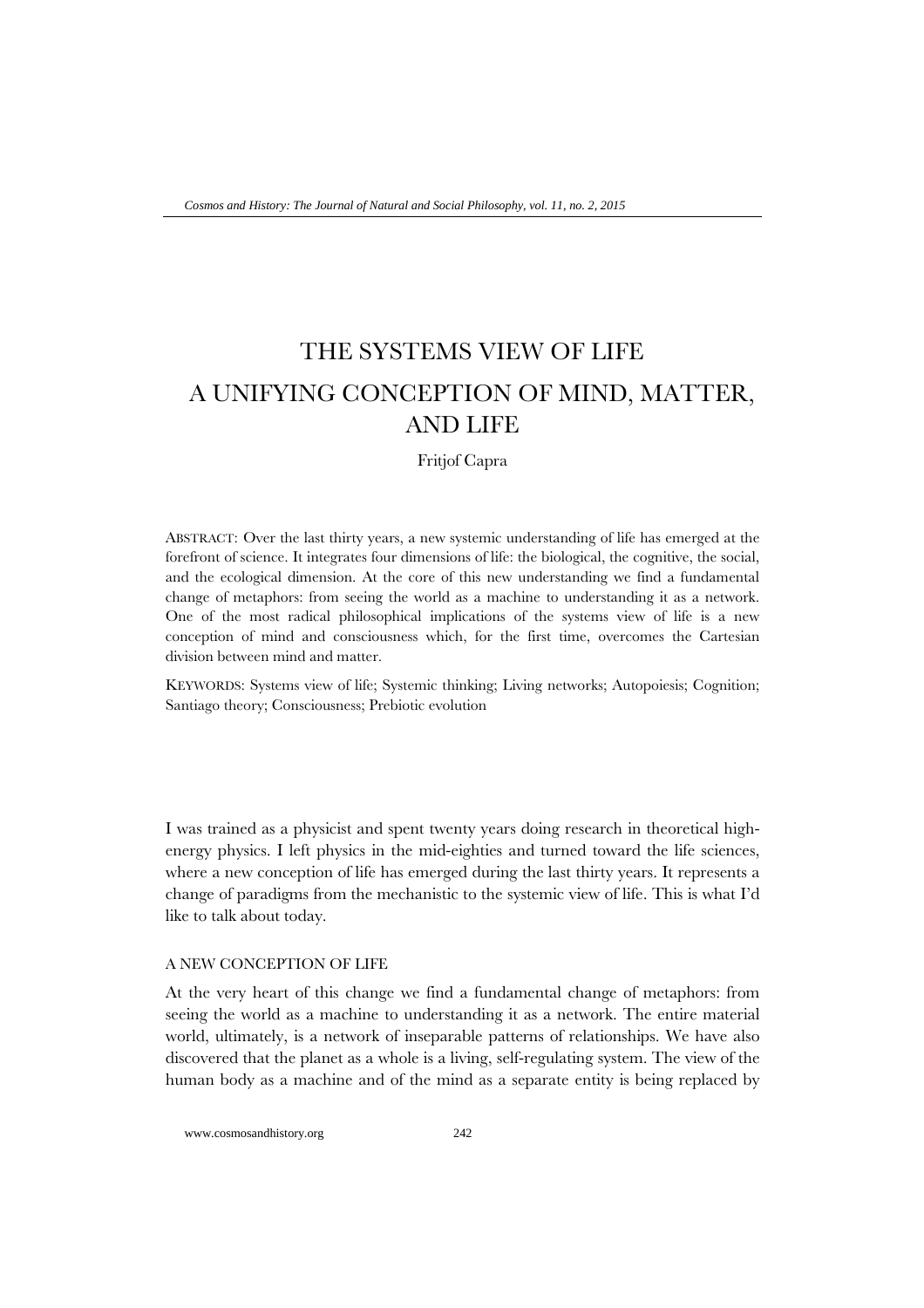one that sees not only the brain, but also the immune system, the bodily organs, and even each cell as a living, cognitive system. Evolution is no longer seen as a competitive struggle for existence, but rather as a cooperative dance in which creativity and the constant emergence of novelty are the driving forces. And with the new emphasis on complexity, nonlinearity, and patterns of organization, a new science of qualities is slowly emerging.

The strong interest in nonlinear phenomena generated a whole series of new and powerful theories that have dramatically increased our understanding of many key characteristics of life. During the last thirty years, I have been working on a synthesis of these theories; and to do so, I developed a conceptual framework that integrates four dimensions of life: the biological, the cognitive, the social, and the ecological dimension. I presented summaries of this framework, as it evolved, in two books: *The Web of Life* (1996) and *The Hidden Connections* (2002).

My final synthesis was published last year in a textbook by Cambridge University Press, titled *The Systems View of Life* and coauthored by Pier Luigi Luisi, professor of biochemistry in Rome. I call my synthesis "the systems view of life" because it requires systemic thinking — thinking in terms of relationships, patterns, and context.

### NETWORKS AND FLOWS

To summarize the new systemic understanding of life, let me begin with biology and ask the age-old question: what is life? In other words, what is the essential difference between, say, a rock and a plant? When you ask biologists that question, they might say: a plant is made of cells, but there are no cells in a rock; or they might just zero in on DNA and say: a living organism is a biochemical system that contains DNA. It sounds simple: if it contains DNA it's alive, if it doesn't contain DNA, it's not alive.

But there is a catch: dead organisms also contain DNA, because the DNA does not disappear when an organism dies. So, to understand the essential nature of life, it is not enough to understand molecular structures. The difference between a living and a dead organism lies in the basic process of life — in what sages and poets throughout the ages have called the "breath of life." In modern scientific language, this process of life is called "metabolism." It is the ceaseless flow of energy and matter through a network of chemical reactions, which enables a living organism to continually generate, repair, and perpetuate itself.

The understanding of metabolism includes two basic aspects. One is the continuous flow of energy and matter. All living systems need energy and food to sustain themselves; and all living systems produce waste. That's part of metabolism. But life has evolved in such a way that organisms form communities, the ecosystems,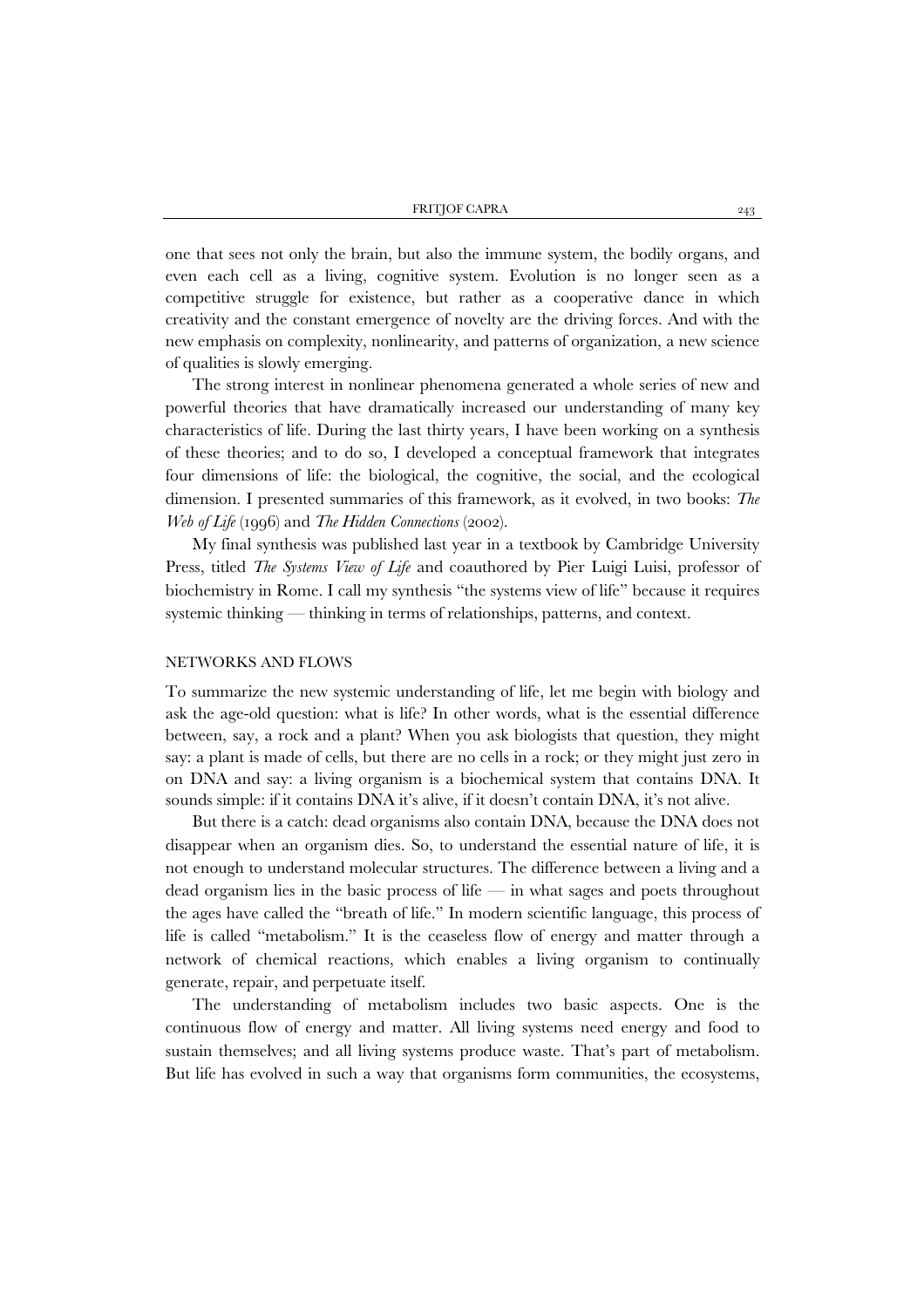in which the waste of one species is food for the next, so that matter cycles continually through the ecosystem.

The second aspect of metabolism is the network of chemical reactions that processes the food, and forms the biochemical basis of all biological structures, functions, and behavior. The emphasis here is on "network." One of the most important insights of the systems view of life is the recognition that networks are the basic pattern of organization of all living systems. Ecosystems are understood in terms of food webs (i.e., networks of organisms); organism are networks of cells; cells are networks of molecules; and then social networks are networks of communications. The network is a pattern that is common to all life. Wherever we see life, we see networks.

So, we have these two levels of description: the description in terms of networks and the description in terms of flows. They involve different languages. Flows are described in the language of physics and chemistry, networks in the language of topology. My synthesis, essentially, is a synthesis between these two perspectives: networks and flows. Let me begin with networks.

## LIVING NETWORKS

Detailed examination of these living networks has shown that their key characteristic is that they are *self-generating*. Technically, this is known as the theory of autopoiesis, developed in the 1970s and 1980s by Humberto Maturana and Francisco Varela. *Autopoiesis* means "self-making." In a cell, for example, all the biological structures the proteins, the DNA, the cell membrane, etc. — are continually produced, repaired, and regenerated by the cellular network. Similarly, at the level of a multicellular organism, the bodily cells are continually regenerated and recycled by the organism's metabolic network. Living networks continually create, or recreate themselves by transforming or replacing their components. In this way they undergo continual structural changes while preserving their web-like patterns of organization.

This coexistence of stability and change is indeed one of the key characteristics of life.

#### THE NATURE OF MIND

I want to emphasize that the theory of autopoiesis defines biological life as a particular pattern of organization — a self-generating network within a boundary of its own making. It does not specify the physical structures in which the network is embodied. When we study these structures, e.g. in a cell, we notice that they are continually being produced and regenerated, as I have mentioned. In other words, the embodiment of the pattern of organization in particular structures is a continual process of embodiment.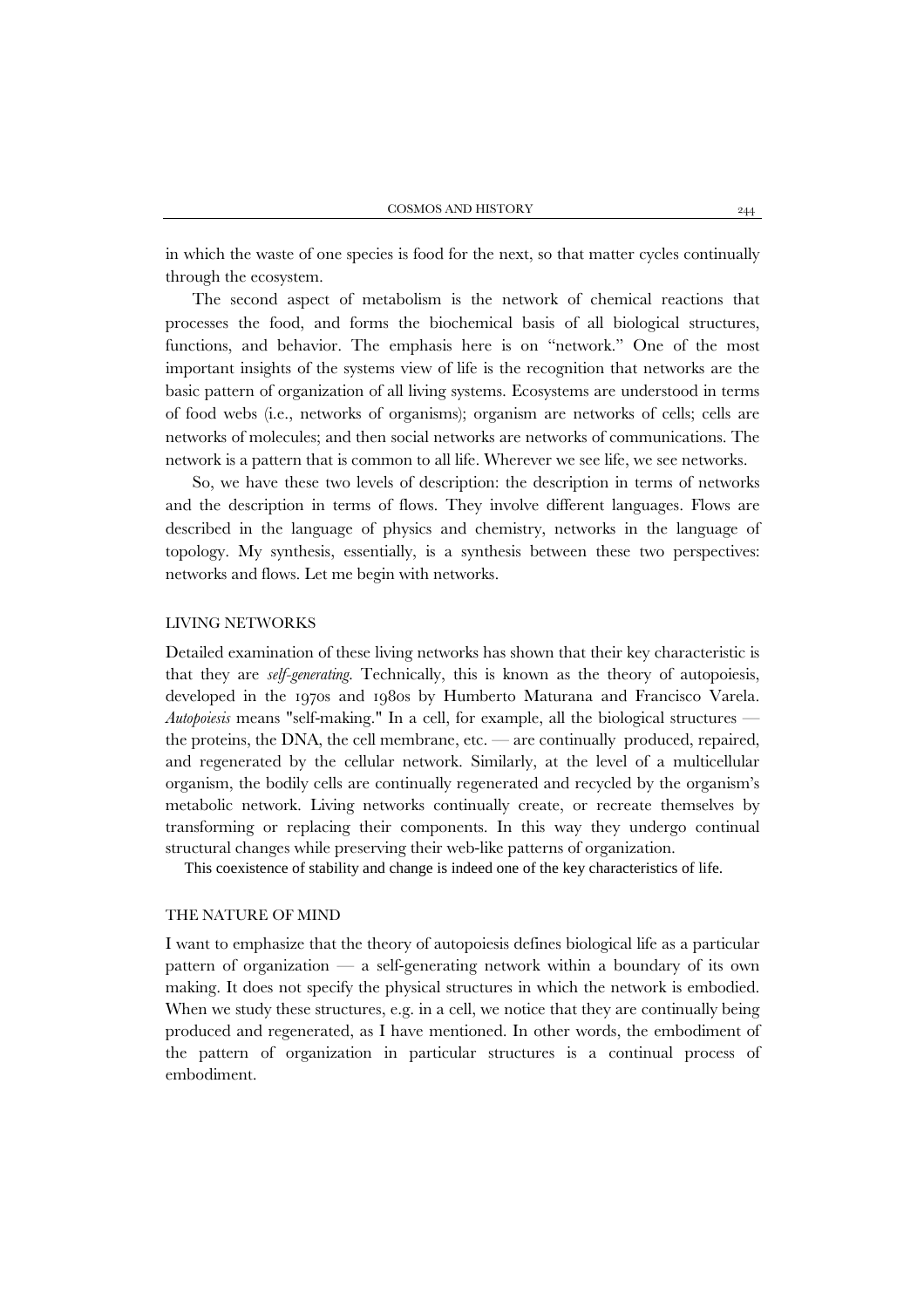This is the key of my synthesis. I define the perspectives of pattern, structure, and process as three fundamental perspectives on biological life. And the process perspective leads to what is perhaps the most important philosophical implication of the systems view of life. The process of life — i.e. the dynamics of the self-generation and self-perpetuation of living networks — is identified with cognition, or with mind.

This is a radically new conception of mind, which finally overcomes the Cartesian division between mind and matter. In the seventeenth century, René Descartes based his view of nature on the fundamental division between two independent and separate realms — that of mind, the "thinking thing" (*res cogitans*), and that of matter, the "extended thing" (*res extensa*).

Following Descartes, scientists and philosophers continued to think of the mind as an intangible entity and were unable to imagine how this "thinking thing" is related to the body. The decisive advance of the systems view of life has been to abandon the Cartesian view of mind as a thing, and to realize that mind is not a thing but a process.

This novel concept of mind was developed during the 1960s by Gregory Bateson, and independently by Humberto Maturana, and then by Maturana and Francisco Varela. It is known today as the Santiago theory of cognition. During the past three decades, the study of mind from this systemic perspective has blossomed into a rich interdisciplinary field, known as cognitive science, which transcends the traditional frameworks of biology, psychology, and epistemology.

The central insight of the Santiago theory is the identification of cognition, the process of knowing, with the process of life. The interactions of a living organism plant, animal, or human — with its environment are cognitive interactions. Thus life and cognition are inseparably connected. Mind  $\sim$  or, more accurately, mental activity — is immanent in matter at all levels of life.

This is a radical expansion of the concept of cognition and, implicitly, the concept of mind. In this new view, cognition involves the entire process of life  $-$  including perception, emotion, and behavior — and does not even necessarily require a brain and a nervous system.

The conceptual advance of the Santiago theory is best appreciated by revisiting the thorny question of the relationship between mind and brain. In the Santiago theory, this relationship is simple and clear. Mind is not a thing but a process — the process of cognition, which is identified with the process of life. The brain is a specific structure through which this process operates. The relationship between mind and brain, therefore, is one between process and structure. Moreover, the brain is not the only structure through which the process of cognition operates. The entire structure of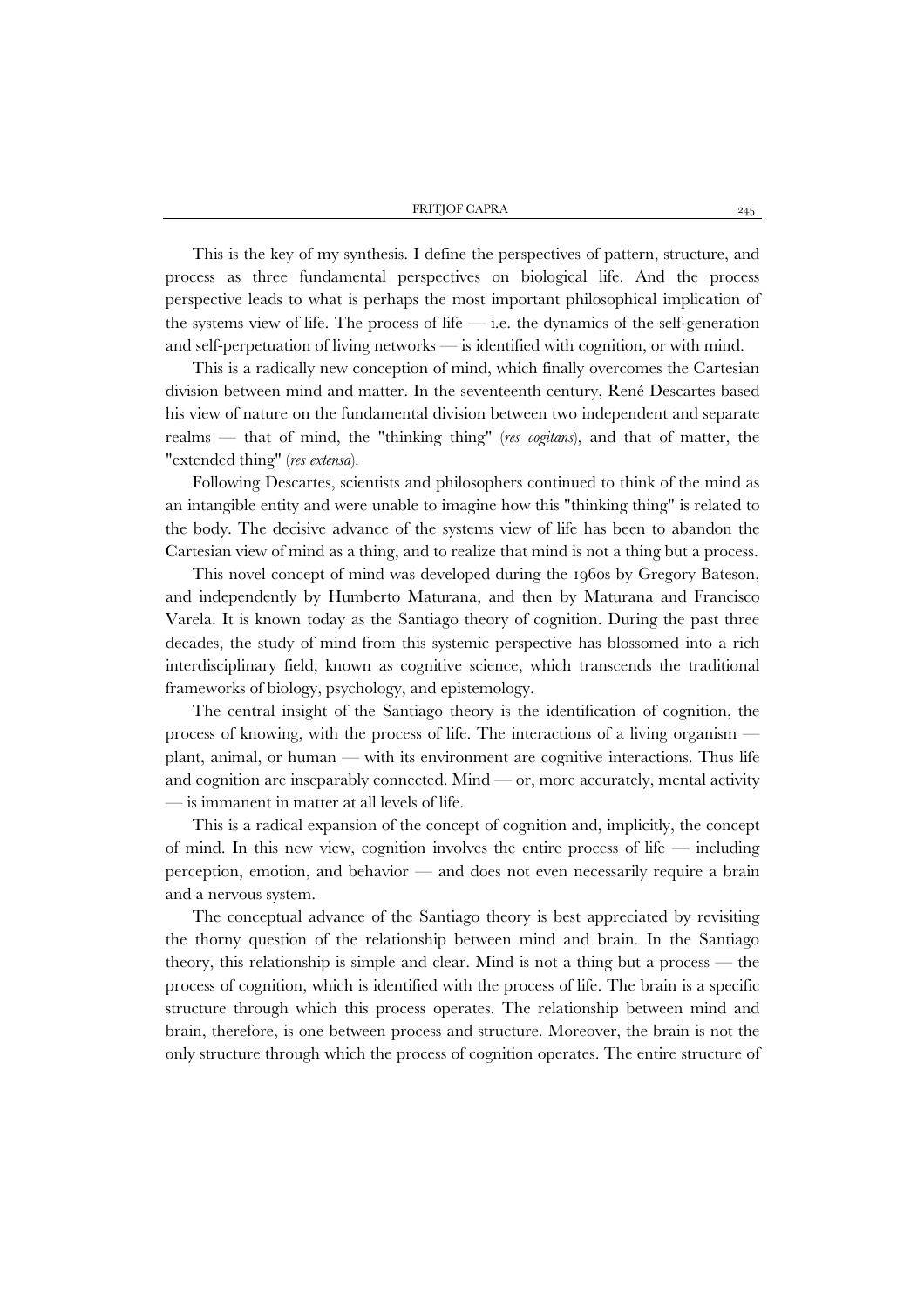the organism participates in the process of cognition, whether or not the organism has a brain and a higher nervous system.

The Santiago theory of cognition, in my view, is the first scientific theory that overcomes the Cartesian division of mind and matter. Mind and matter no longer appear to belong to two separate categories, but can be seen as representing two complementary aspects of the phenomenon of life — process and structure. At all levels of life, mind and matter, process and structure, are inseparably connected.

## **CONSCIOUSNESS**

Now let me say a few words about consciousness. Cognition, as understood in the Santiago theory, is associated with all levels of life and is thus a much broader phenomenon than consciousness. Consciousness — that is, conscious, lived experience — unfolds at certain levels of cognitive complexity that require a brain and a higher nervous system. In other words, consciousness is a special kind of cognitive process that emerges when cognition reaches a certain level of complexity. The central characteristic of this special cognitive process is self-awareness — to be aware not only of one's environment but also of oneself.

In our book, we review several recent theories of consciousness in some detail, including those of Gerald Edelman, Giulio Tononi, Francisco Varela, and Antonio Damasio. None of them really solves the so-called "hard problem" of consciousness studies — how does conscious experience emerge from neurophysiology? — but together they have taken some important steps toward a true science of consciousness.

#### THE SYSTEMS VIEW OF EVOLUTION

Let me now move on to what is one of the most rewarding features of the systems view of life — a new systemic understanding of evolution. Rather than seeing evolution as the result of only random mutations and natural selection, we are beginning to recognize the creative unfolding of life in forms of ever-increasing diversity and complexity as an inherent characteristic of all living systems. Although mutation and natural selection are still acknowledged as important aspects of biological evolution, the central focus is on creativity, on life's constant reaching out into novelty.

We dedicate three chapters of our book to the systems view of evolution, and we begin with an homage to Charles Darwin. At the center of Darwinian thought stands the insight that all living organisms are related by common ancestry. With this realization Darwin's conception of life was utterly holistic and systemic: a vast planetary network of living beings interlinked in space and time.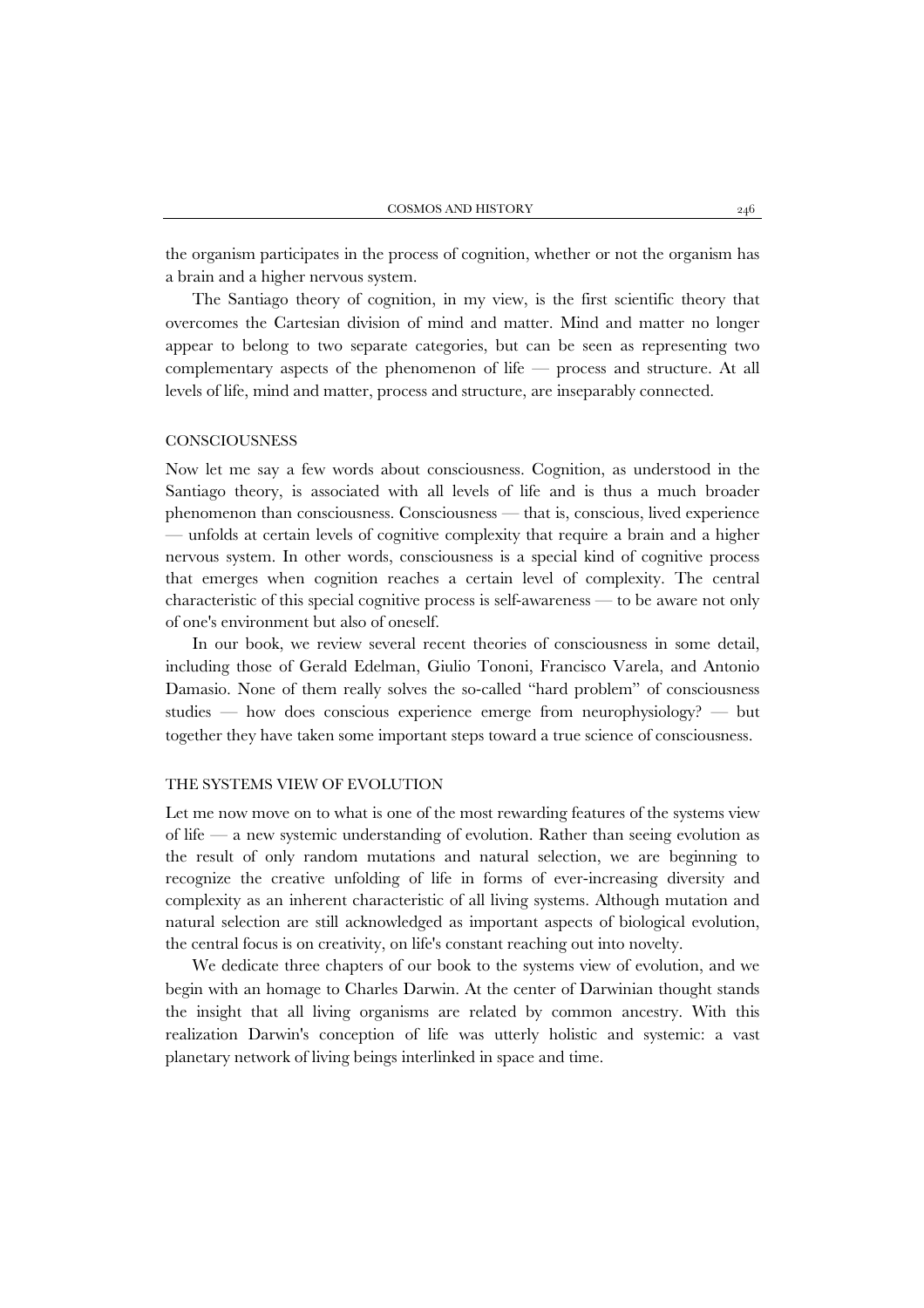The systems view of evolution includes the Darwinian notions of chance variations and natural selection, but it also recognizes that evolution did not begin with the first living cell but millions of years earlier with a process known as molecular, or "prebiotic" evolution. The detailed ideas about this prebiotic evolution are still very speculative, but most biologists and biochemists do not doubt that the origin of life on Earth was the result of a sequence of chemical events, subject to the laws of physics and chemistry and to the nonlinear dynamics of complex systems. My coauthor, Pier Luigi Luisi is one of the leaders in this research on the origin of life, and in our book he wrote a very detailed chapter on this new and intriguing field of science.

As far as biological evolution is concerned, the classical view maintains that all evolutionary variation results from random mutations, followed by natural selection. The systems view, by contrast, recognizes three avenues of evolution: random mutations of genes, horizontal genetic transfers among bacteria (also known as "gene trading"), and finally the creation of new forms of life through acquisition of entire genomes in a process known as symbiogenesis.

All these processes are subject to the physical and chemical constraints of the organism's environment. When new genetic patterns are created, they need to be integrated into their cellular environment. This involves a complex dynamic of an entire network of chemical reactions, in which only a limited number of new forms and functions are possible — a limited number of attractors in the language of complexity theory. The entire process is far from random. Although there are random elements in the generation of new genetic patterns, from then on the process is highly ordered and complex.

According to the systems view, the expression of life's creativity in the process of evolution must be seen as an aspect of the much broader process of life, and since this process of life is closely associated with cognition, evolution is a process that is complex, highly ordered, and ultimately cognitive. It is an integral part of life's selforganization.

#### SOCIAL NETWORKS

So far, I have been talking about the biological and the cognitive dimensions of life. In my synthesis, I also extend the systems view of life to social systems. The key concept, once again, is the network. According to the theory of "social autopoiesis" developed by the sociologist Niklas Luhmann, living networks in human society are networks of communications. Like biological networks, they are self-generating, but what they generate is mostly nonmaterial. Each communication creates thoughts and meaning, which give rise to further communications, and thus the entire network generates itself.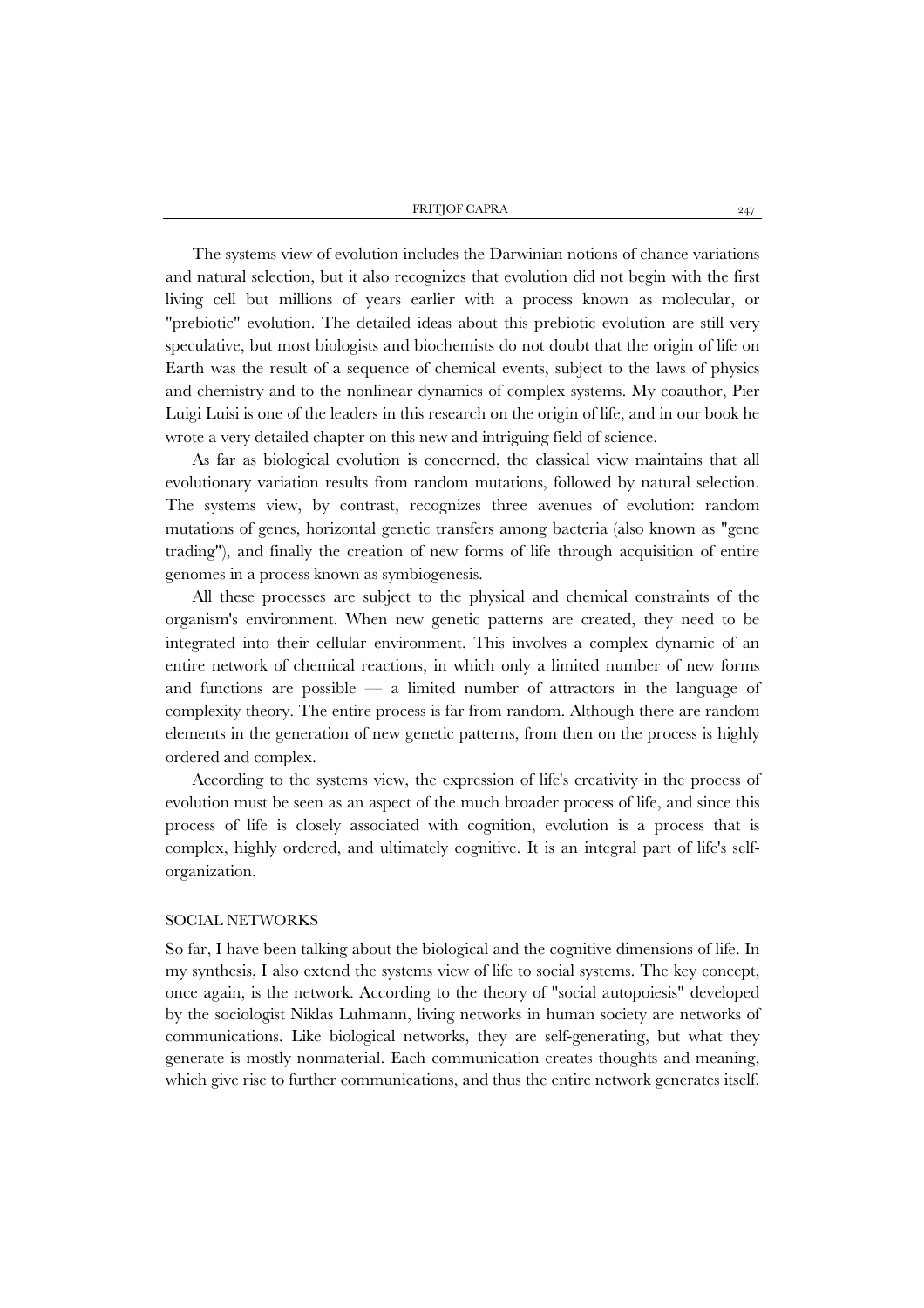As communications continue in a social network, they form multiple feedback loops which, eventually, produce a shared system of beliefs, explanations, and values — a common context of meaning, also known as culture, which is continually sustained by further communications. Through this culture individuals acquire identities as members of the social network, and in this way the network generates its own boundary.

I have found it very instructive to juxtapose biological and social networks. Biological networks operate in the realm of matter; social networks operate in the realm of meaning. Both produce material structures, and social networks also produce the nonmaterial characteristics of culture — values, rules of behavior, beliefs, knowledge, etc.

Biological systems exchange molecules in their networks of chemical reactions; social systems exchange information and ideas in their networks of communications.

Biological networks produce and sustain a material boundary, which imposes constraints on the chemistry that takes place inside it. Social networks produce and sustain a nonmaterial, cultural boundary, which imposes constraints on the behavior of its members.

# SYSTEMIC PROBLEMS — SYSTEMIC SOLUTIONS

In the fourth and last part of our book, titled "Sustaining the Web of Life," we discuss the ecological dimension of life and the critical importance of the systems view for dealing with the problems of our multi-faceted global crisis. It is now becoming more and more evident that the major problems of our time — energy, environment, climate change, poverty, and so on — cannot be understood in isolation. They are systemic problems, which means that they are all interconnected and interdependent.

As Pope Francis puts it in his remarkable encyclical *Laudato Sì*:

Our common home is falling into serious disrepair… [This is] evident in largescale natural disasters as well as social and even financial crises, for the world's problems cannot be analyzed or explained in isolation... It cannot be emphasized enough how everything is interconnected.

Unfortunately, this realization has not yet dawned on most of our political and corporate leaders who are unable to "connect the dots," to use a popular phrase. Instead of taking into account the interconnectedness of our major problems, their socalled "solutions" tend to focus on a single issue, thereby simply shifting the problem to another part of the system — for example, by producing more energy at the expense of biodiversity, public health, or climate stability.